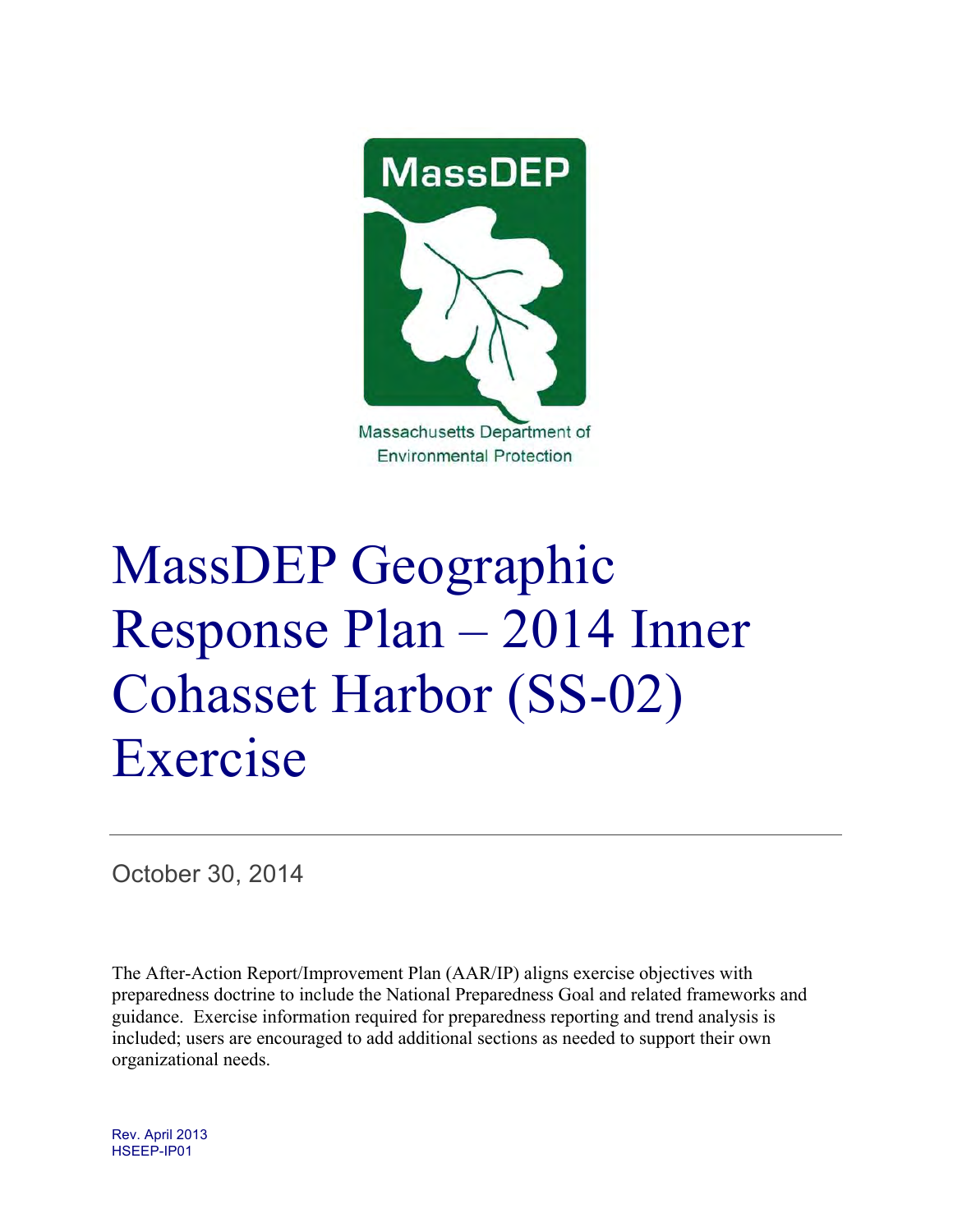# **EXERCISE OVERVIEW**

| <b>Exercise Name</b>                         | 2014 Inner Cohasset Harbor (SS-02) GRP Exercise                                                                                                                                                                                                                                            |  |  |  |
|----------------------------------------------|--------------------------------------------------------------------------------------------------------------------------------------------------------------------------------------------------------------------------------------------------------------------------------------------|--|--|--|
| <b>Exercise Dates</b>                        | September 8, 2014                                                                                                                                                                                                                                                                          |  |  |  |
| <b>Scope</b>                                 | This exercise is a Full Scale Exercise, planned for approximately six hours in<br>Cohasset, MA and upon the waters of Inner Cohasset Harbor. Exercise play<br>is limited to Inner Cohasset Harbor and adjacent shoreline.                                                                  |  |  |  |
| <b>Mission Area(s)</b>                       | Response                                                                                                                                                                                                                                                                                   |  |  |  |
| Core<br><b>Capabilities</b>                  | Environmental Response/Health and Safety, Operational Coordination,<br><b>Operational Communications</b>                                                                                                                                                                                   |  |  |  |
|                                              | Objective 1: Demonstrate the ability to deploy oil spill equipment from one<br>or more MassDEP pre-positioned oil spill response trailers utilizing common<br>Geographic Response Plan (GRP) tactics.                                                                                      |  |  |  |
| <b>Objectives</b>                            | Objective 2: Demonstrate the ability to assemble a spill response<br>organization utilizing Incident Command System (ICS) principles through<br>development and execution of an Assignment List (ICS 204) and<br>implementation of on-site incident management and tactical operations.    |  |  |  |
|                                              | Objective 3: Demonstrate the ability to effectively communicate between<br>multiple local, state, and federal agencies including fire departments, police<br>departments, harbormasters, and other state and federal first responders using<br>both UHF and VHF communications.            |  |  |  |
| <b>Threat or</b><br><b>Hazard</b>            | Discharge of oil into a navigable waterway                                                                                                                                                                                                                                                 |  |  |  |
| <b>Scenario</b>                              | An oil spill has occurred in Cohasset Harbor and is migrating toward the<br>Cohasset Cove and Inner Cohasset Harbor. The Cohasset and Hingham Fire<br>Departments will utilize GRP SS-02 to deploy protective booming to protect<br>sensitive resources in and near Inner Cohasset Harbor. |  |  |  |
| <b>Sponsor</b>                               | Massachusetts Department of Environmental Protection. Program funds will<br>be utilized for first responder backfill and overtime costs.                                                                                                                                                   |  |  |  |
| <b>Participating</b><br><b>Organizations</b> | Participating organizations included:<br><b>Cohasset Fire Department (CFD)</b>                                                                                                                                                                                                             |  |  |  |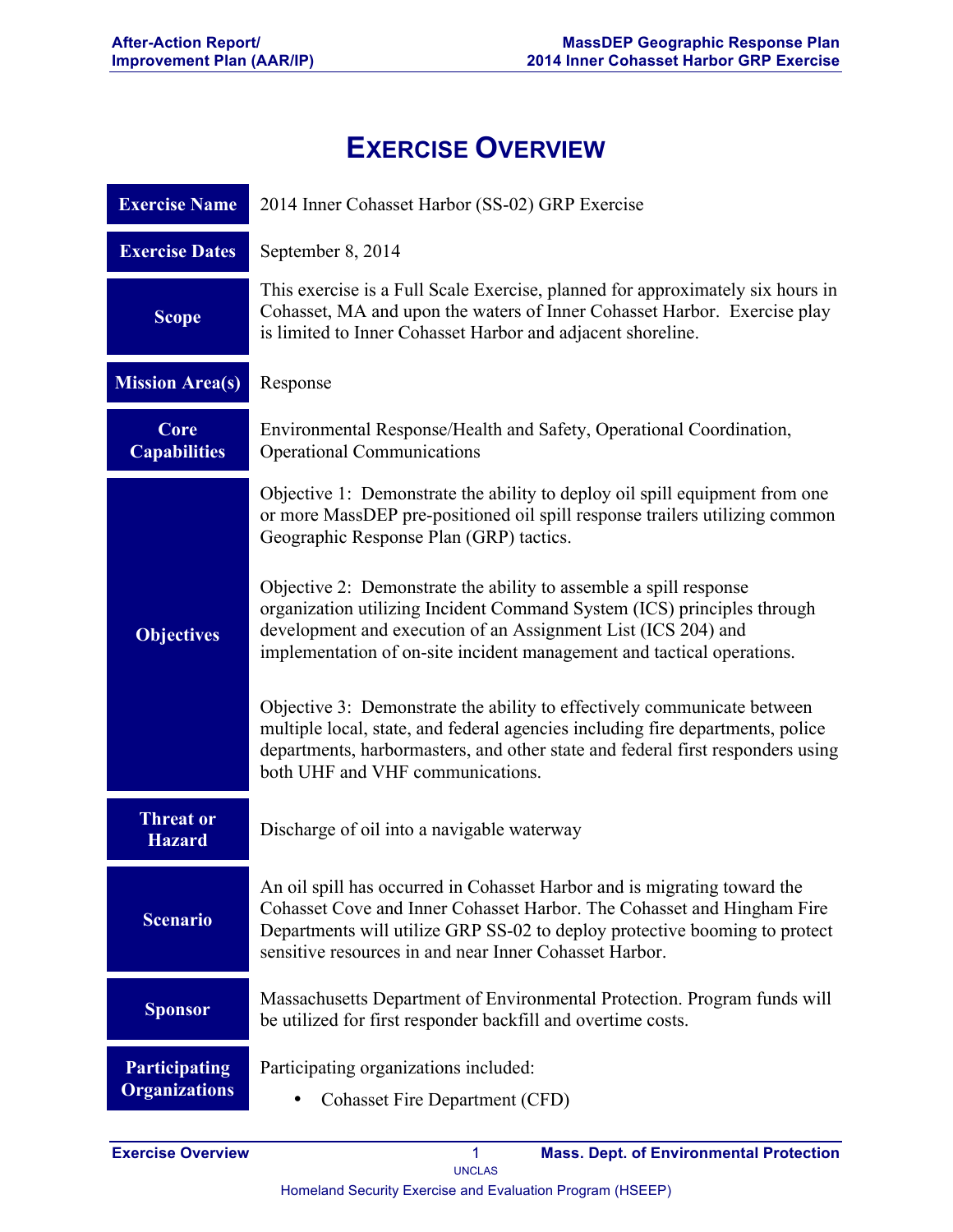|                         | Cohasset Harbormaster (CHM)<br>Hingham Fire Department (HFD)<br>Hingham Police Department - Harbormaster (HPD)<br>MassDEP<br>٠<br>U.S. Coast Guard Sector Boston (USCG)<br>$\bullet$<br>Moran Environmental Recovery (MER)<br>Nuka Research and Planning Group, LLC (Nuka Research)<br><b>Note:</b> See Appendix B for participant count |
|-------------------------|------------------------------------------------------------------------------------------------------------------------------------------------------------------------------------------------------------------------------------------------------------------------------------------------------------------------------------------|
| <b>Point of Contact</b> | Steve Mahoney, Environmental Analyst<br>Massachusetts Department of Environmental Protection<br>Oil Spill Prevention and Response Program<br>1 Winter St.<br>Boston, MA 02108<br>$(617)$ 292-5516<br>Stephen.Mahoney@state.ma.us                                                                                                         |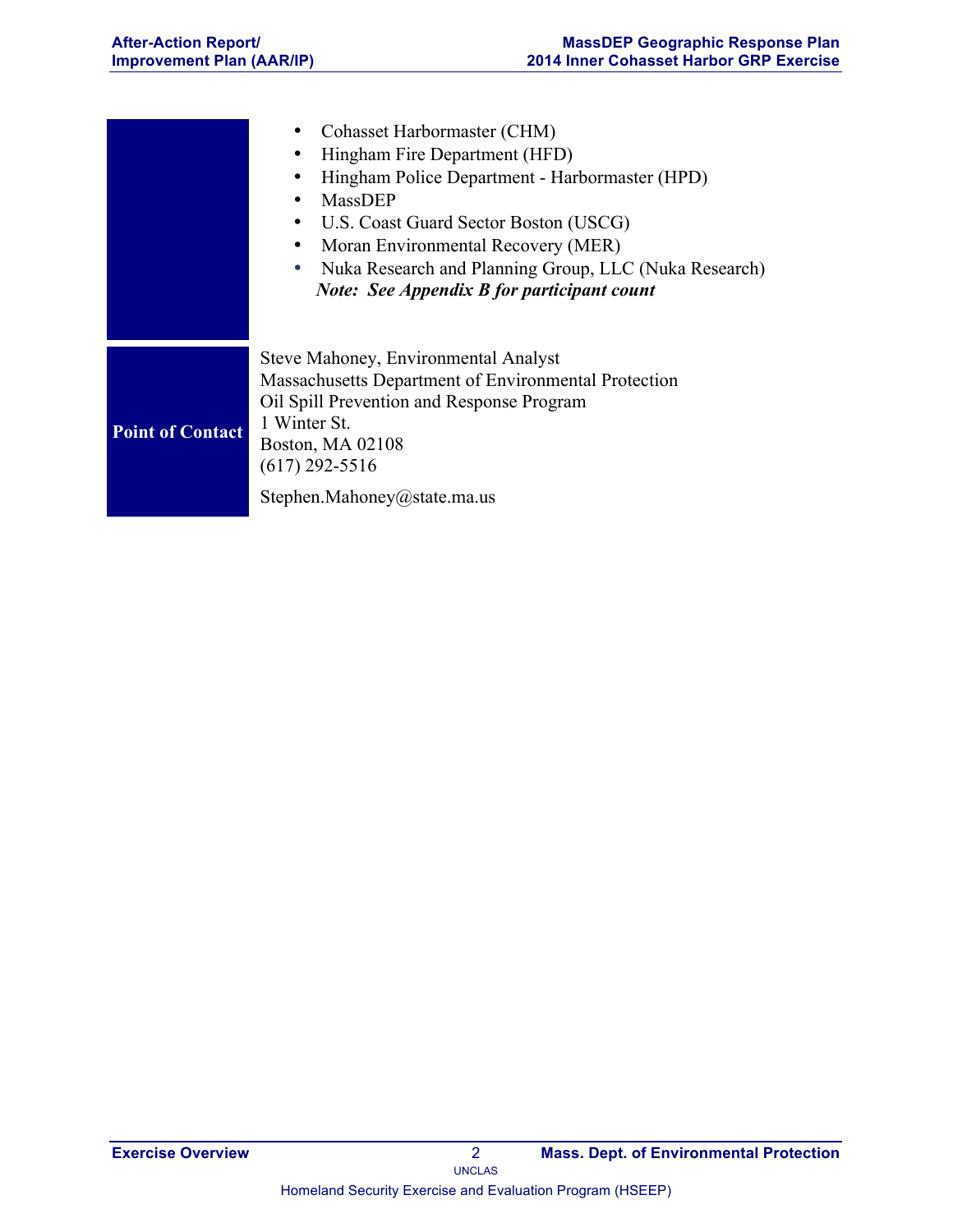## **ANALYSIS OF CORE CAPABILITIES**

Aligning exercise objectives and core capabilities provides a consistent taxonomy for evaluation that transcends individual exercises to support preparedness reporting and trend analysis. Table 1 includes the exercise objectives, aligned core capabilities, and performance ratings for each core capability as observed during the exercise and determined by the evaluation team. Table 2 includes compiled data from the Exercise Evaluation Guide (EEG) including the organizational capability targets, associated critical tasks, and observations as observed during the exercise and determined by the evaluation team.

| <b>Objective</b>                                                                                                                                                                                                                                                                                                 | <b>Core Capability</b>                         | <b>Performed</b><br>without<br><b>Challenges</b><br>(P) | <b>Performed</b><br>with Some<br><b>Challenges</b><br>(S) | <b>Performed</b><br>with Major<br><b>Challenges</b><br>(M) | <b>Unable to</b><br>be<br><b>Performed</b><br>(U) |
|------------------------------------------------------------------------------------------------------------------------------------------------------------------------------------------------------------------------------------------------------------------------------------------------------------------|------------------------------------------------|---------------------------------------------------------|-----------------------------------------------------------|------------------------------------------------------------|---------------------------------------------------|
| Demonstrate the ability<br>to deploy oil spill<br>equipment from one or<br>more MassDEP pre-<br>positioned oil spill<br>response trailers<br>utilizing common<br>Geographic Response<br>Plan (GRP) tactics.                                                                                                      | Environmental<br>Response/Health and<br>Safety |                                                         | $\mathbf S$                                               |                                                            |                                                   |
| Demonstrate the ability<br>to assemble a spill<br>response organization<br>utilizing Incident<br><b>Command System</b><br>(ICS) principles through<br>development and<br>execution of an<br>Assignment List (ICS<br>204) and<br>implementation of on-<br>site incident<br>management and<br>tactical operations. | Operational<br>Coordination                    | P                                                       |                                                           |                                                            |                                                   |
| Demonstrate the ability<br>to effectively<br>communicate between<br>multiple local, state,<br>and federal agencies<br>including fire<br>departments, police<br>departments,<br>harbormasters, and<br>other state and federal<br>first responders using<br>both UHF and VHF<br>communications                     | Operational<br>Communications                  | P                                                       |                                                           |                                                            |                                                   |

**Ratings Definitions:**

• Performed without Challenges (P): The targets and critical tasks associated with the core capability were completed in a manner that achieved the objective(s) and did not negatively impact the performance of other activities. Performance of this activity did not contribute to additional health and/or safety risks for the public or for emergency workers, and it was conducted in accordance with applicable plans, policies, procedures, regulations, and laws.

• Performed with Some Challenges (S): The targets and critical tasks associated with the core capability were completed in a manner that achieved the objective(s) and did not negatively impact the performance of other activities. Performance of this activity did not contribute to additional health and/or safety risks for the public or for emergency workers, and it was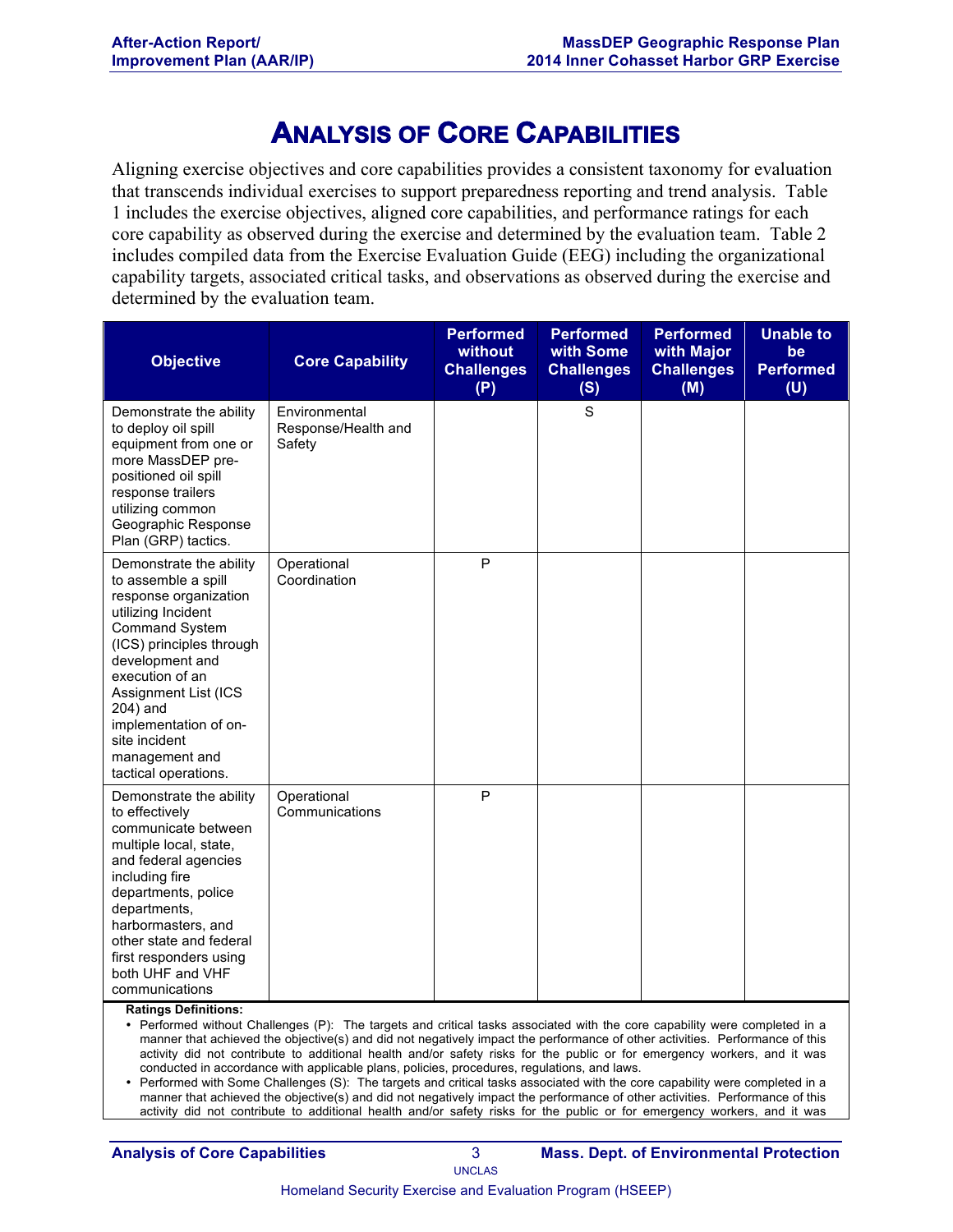| <b>Objective</b> | <b>Core Capability</b>                                                                                                                                                                                                                                                                                                                                                                                                                                                                                                                                                                                                                                                                                       | <b>Performed</b><br>without<br><b>Challenges</b><br>(P) | <b>Performed</b><br>with Some<br><b>Challenges</b><br>(S) | <b>Performed</b><br>with Major<br><b>Challenges</b><br>(M) | <b>Unable to</b><br>be<br><b>Performed</b><br>(U) |
|------------------|--------------------------------------------------------------------------------------------------------------------------------------------------------------------------------------------------------------------------------------------------------------------------------------------------------------------------------------------------------------------------------------------------------------------------------------------------------------------------------------------------------------------------------------------------------------------------------------------------------------------------------------------------------------------------------------------------------------|---------------------------------------------------------|-----------------------------------------------------------|------------------------------------------------------------|---------------------------------------------------|
| laws.            | conducted in accordance with applicable plans, policies, procedures, regulations, and laws. However, opportunities to<br>enhance effectiveness and/or efficiency were identified.<br>• Performed with Major Challenges (M): The targets and critical tasks associated with the core capability were completed in a<br>manner that achieved the objective(s), but some or all of the following were observed: demonstrated performance had a<br>negative impact on the performance of other activities; contributed to additional health and/or safety risks for the public or for<br>emergency workers; and/or was not conducted in accordance with applicable plans, policies, procedures, regulations, and |                                                         |                                                           |                                                            |                                                   |

<sup>•</sup> Unable to be Performed (U): The targets and critical tasks associated with the core capability were not performed in a manner that achieved the objective(s).

| <b>Environmental</b><br>Response/<br><b>Health and</b><br><b>Safety</b> | Overview of<br><b>Response</b><br><b>Equipment</b> | <b>Access Mass DEP</b><br>$\bullet$<br>Trailer<br>Identify boom and<br>$\bullet$<br>sorbents<br>Connect boom<br>$\bullet$<br>together<br>Connect towing<br>$\bullet$<br>bridle to boom<br>Connect<br>$\bullet$<br>components of<br>anchor system<br>together | Performed without Challenges (P)<br>$\bullet$<br>All skills successfully demonstrated<br>$\bullet$<br>during exercise<br><b>Excellent Training from MER</b><br>$\bullet$<br>Full participation by students in<br>٠<br>demonstration portion of the<br>instruction.<br>Classroom training was excellent<br>$\bullet$<br>Area for Improvement: Would be<br>$\bullet$<br>useful to have demo ASTM<br>connectors for students.<br>Area for Improvement: Would be<br>$\bullet$<br>useful to use small sections of line<br>for students to tie their own knots for<br>practice. |
|-------------------------------------------------------------------------|----------------------------------------------------|--------------------------------------------------------------------------------------------------------------------------------------------------------------------------------------------------------------------------------------------------------------|---------------------------------------------------------------------------------------------------------------------------------------------------------------------------------------------------------------------------------------------------------------------------------------------------------------------------------------------------------------------------------------------------------------------------------------------------------------------------------------------------------------------------------------------------------------------------|
|                                                                         | <b>Basic Booming</b><br><b>Operations</b>          | Transport and tow<br>$\bullet$<br>boom.<br>Critical Task:<br>$\bullet$<br>Anchoring and<br>Connecting boom to<br>shore<br>Critical Task: Safe<br>$\bullet$<br>vessel and crew<br>operations. (Refer to<br>ICS-208)                                           | Performed without Challenges (P)<br>$\bullet$<br>All boat crews effectively towed and<br>$\bullet$<br>controlled boom deployment safely.<br>$\bullet$<br>Shore team did an excellent job of<br>$\bullet$<br>connecting boom to shore.<br>$\bullet$<br>Area for Improvement: Could use<br>monkey fist/heaving lines to facilitate<br>transfer of boom from boat to shore.                                                                                                                                                                                                  |
|                                                                         | Implement<br><b>Tactics in GRP</b>                 | Deploy Exclusion<br>$\bullet$<br><b>Boom Tactic</b><br>Deploy Deflection<br>$\bullet$<br><b>Boom Tactic</b><br>Deploy Diversion<br>$\bullet$<br><b>Boom Tactic</b>                                                                                           | EX West (The Gulf) deployment,<br>Performed with some Challenges (S)<br>$\bullet$<br>$EX$ Tactic <sup>1</sup> proved to be successful.<br>$\bullet$<br>After initial deployment of 400 ft of<br>boom recognized need for additional<br>boom. 100 ft of boom was added<br>and after final adjustment<br>determination was made that 450 ft is<br>ideal length at deployment location.<br>Boom deployed as discussed in<br>$\bullet$                                                                                                                                        |

#### **Table 1. Summary of Core Capability Performance**

 $1$  Note: Both EX configurations as deployed were alternative strategies from those included in the current Inner Cohasset Harbor GRP. During the MPM, Exercise Planning Team members determined that the DV02b strategy as depicted in the SS-02 GRP would not be feasible due to the high current during flood tide at the mouth of The Gulf. In the case of the DV02a strategy, it was decided that deployment in the configuration depicted would be problematic in the presence of the floating docks located near the Cohasset Sailing Club. As a result, both the EX East and West strategies were developed and deployed instead of the DV02a & b strategies.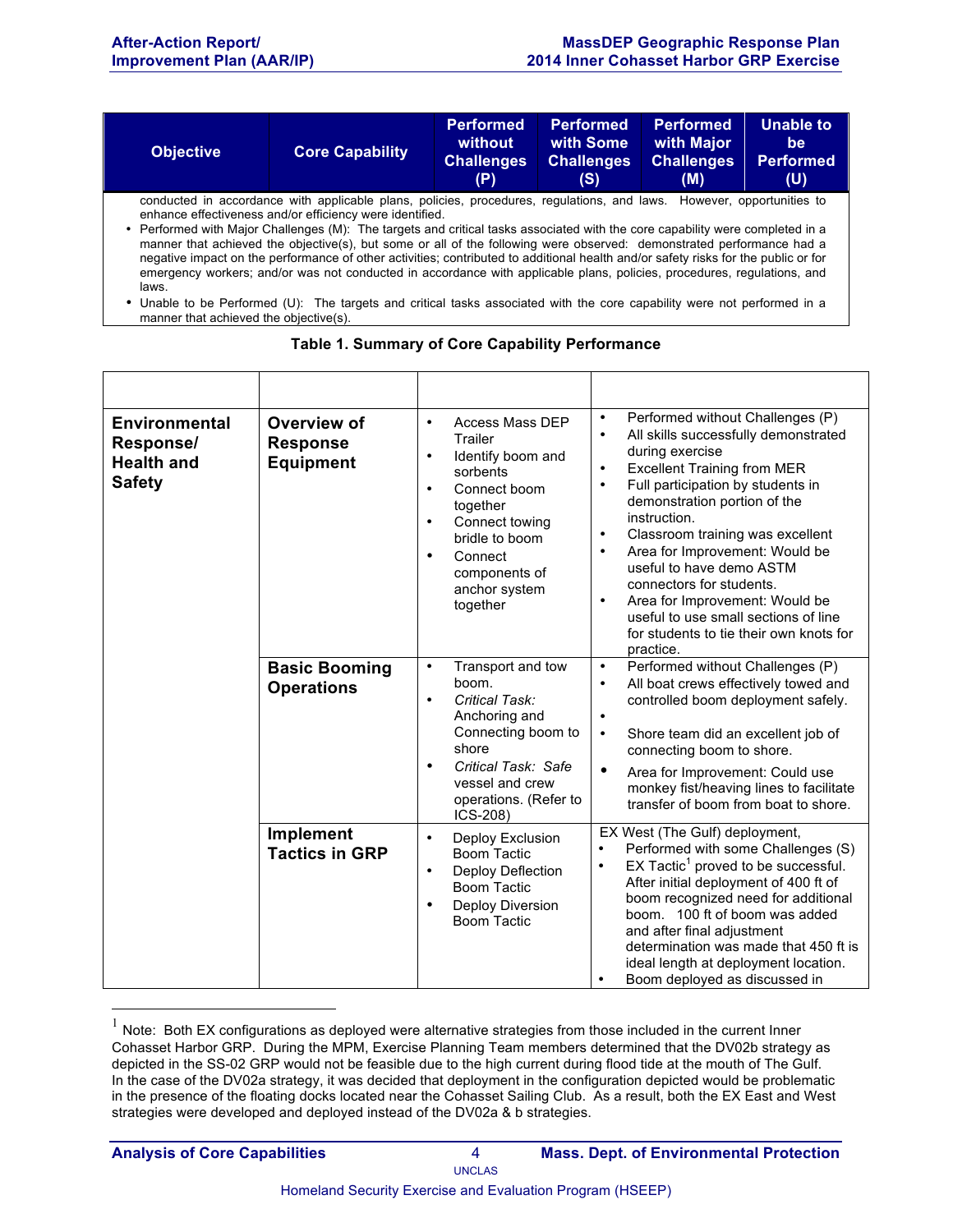|                                             |                                                                                   |                                                                                                                                                                                                                    | briefing, high current/wind speed<br>presented challenges that teams<br>overcame.<br>EX East (Bailey Creek) deployment<br>$\bullet$<br>Performed with some Challenges (S)<br>Modified EX Tactic proved to be<br>$\bullet$<br>successful although current speed,<br>mooring fields, and small boat with<br>inadequate horsepower created<br>challenges. Challenges overcome by<br>requesting assistance from larger<br>vessel with adequate horsepower.<br>After initial deployment of 450 ft of<br>$\bullet$<br>boom recognized need for additional<br>boom. 50 ft of boom was added and<br>determination was made that 500 ft is<br>ideal length at deployment location.<br>Shore team had difficulty in pulling<br>boom from water and above high tide<br>mark due to boom length and current.<br>Area for Improvement: In congested<br>$\bullet$<br>harbors with mooring fields and<br>strong currents, tow/retrieve boom in<br>shorter sections to facilitate easier<br>and safer boom deployment and<br>retrieval. |
|---------------------------------------------|-----------------------------------------------------------------------------------|--------------------------------------------------------------------------------------------------------------------------------------------------------------------------------------------------------------------|-------------------------------------------------------------------------------------------------------------------------------------------------------------------------------------------------------------------------------------------------------------------------------------------------------------------------------------------------------------------------------------------------------------------------------------------------------------------------------------------------------------------------------------------------------------------------------------------------------------------------------------------------------------------------------------------------------------------------------------------------------------------------------------------------------------------------------------------------------------------------------------------------------------------------------------------------------------------------------------------------------------------------|
| <b>Operational</b><br>Coordination          | <b>Create and</b><br><b>Execute An</b><br><b>Assignment List</b><br>(ICS 204)     | Fill out ICS 204<br>$\bullet$<br>$\bullet$<br>Assignments in ICS<br>204 are followed<br>and on-scene<br>adjustments.<br>$\bullet$<br>Participants<br>demonstrate<br>command and<br>control of exercise             | Excellent idea to print/tape ICS-204<br>$\bullet$<br>to trailer.<br>Recommendation: Print out larger<br>$\bullet$<br>GRP map for IC and tape it to trailer<br>next to ICS-204                                                                                                                                                                                                                                                                                                                                                                                                                                                                                                                                                                                                                                                                                                                                                                                                                                           |
| <b>Operational</b><br><b>Communications</b> | <b>Effectively</b><br>Communicate<br><b>Using UHF and</b><br><b>VHF equipment</b> | Create<br>$\bullet$<br>Communications<br>Plan<br>Communicate with<br>other participants<br>using organic UHF<br>equipment<br>Communicate with<br>$\bullet$<br>other participants<br>using organic VHF<br>equipment | Performed without Challenges (P)<br>$\bullet$<br>Communications interoperability<br>$\bullet$<br>between departments was<br>seamless. VHF channel 17 was<br>used effectively with all equipment<br>working properly.<br>Strong comms between shore and<br>$\bullet$<br>water crews.<br>Tasking from IC was clear to teams.<br>$\bullet$<br>UHF Equipment not utilized<br>$\bullet$<br>Area for Improvement: While call<br>$\bullet$<br>signs/communications were<br>effective during exercise, need to<br>establish/clarify inter-town call signs<br>for floating assets to avoid<br>confusion during future incidents<br>and exercises.                                                                                                                                                                                                                                                                                                                                                                                |

#### **Table 2. EEG Summary**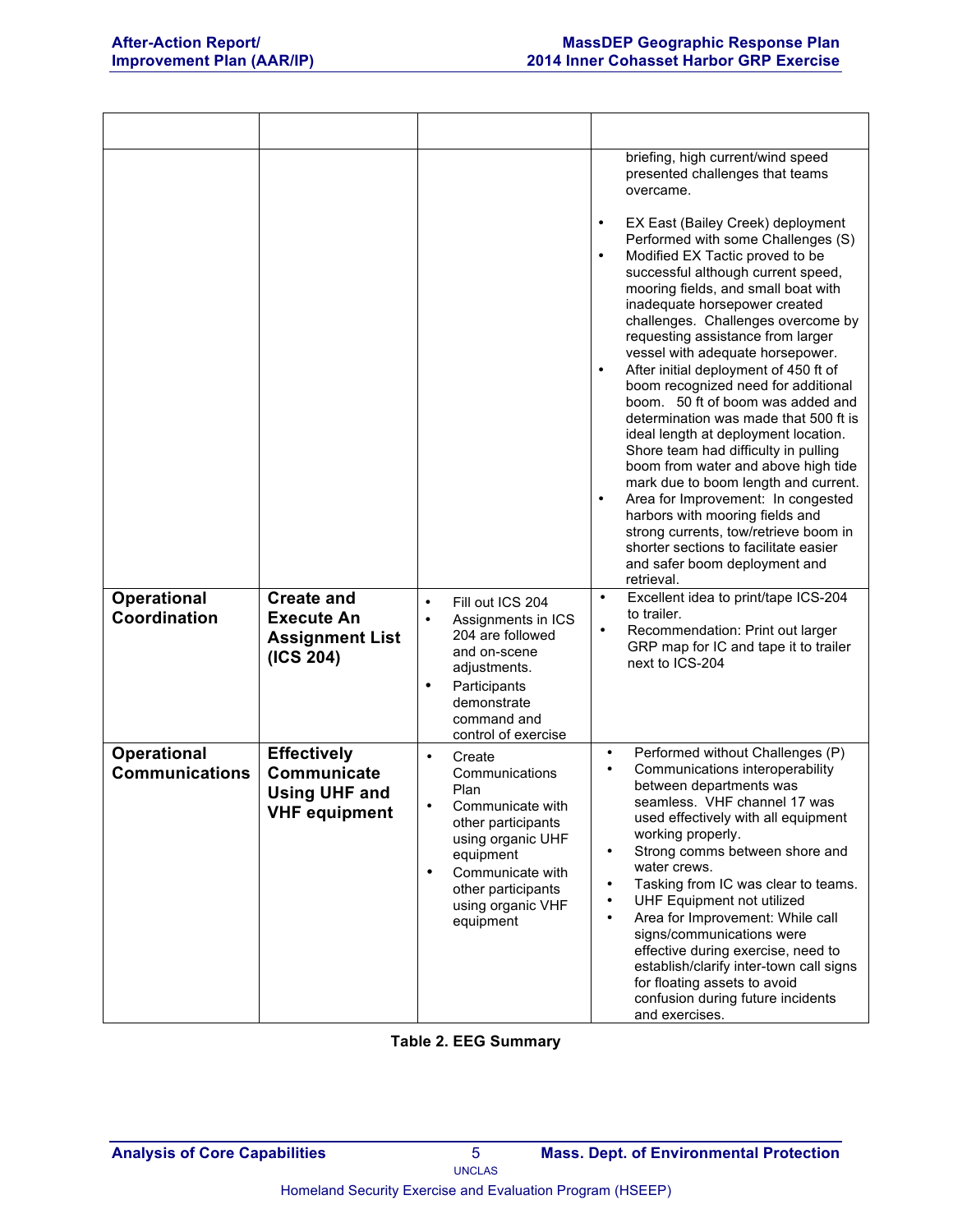The following sections provide an overview of the performance related to each exercise objective and associated core capability, highlighting strengths and areas for improvement.

## **Objective 1: Demonstrate the ability to deploy oil spill equipment from one or more MassDEP pre-positioned oil spill response trailers utilizing common Geographic Response Plan (GRP) tactics**

The strengths and areas for improvement for each core capability aligned to this objective are described in this section.

## **Core Capability 1: Environmental Response/Health and Safety**

## **Strengths**

The full capability level can be attributed to the following strengths:

**Strength 1:** Participants from multiple agencies (Cohasset Fire Department and Harbormaster and Hingham Fire Department and Harbormaster, MassDEP, USCG) worked together to accomplish goal

**Strength 2:** All participants conducted the deployment safely.

## **Areas for Improvement**

The following areas require improvement to achieve the full capability level:

**Area for Improvement 1:** Having demonstration ASTM connectors for students would facilitate training by allowing students to have hands on participation in a shorter time.

**Reference:** Massachusetts Geographic Response Plan Tactics Guide

**Analysis:** Demonstration equipment does not exist.

**Area for Improvement 2:** Would be useful to use small sections of line for students to tie their own knots for practice.

**Reference:** Massachusetts Geographic Response Plan Tactics Guide

**Analysis:** Demonstration equipment does not exist.

**Area for Improvement 3:** Would be helpful to use monkey fist/heaving lines to facilitate transfer of boom from boat to shore.

**Reference:** Massachusetts Geographic Response Plan Tactics Guide

**Analysis:** Demonstration equipment does not exist.

**Area for Improvement 4:** In congested harbors with mooring fields and strong currents, tow/retrieve boom in shorter sections to facilitate easier and safer boom deployment and retrieval.

**Reference:** Massachusetts Geographic Response Plan Exercise Plan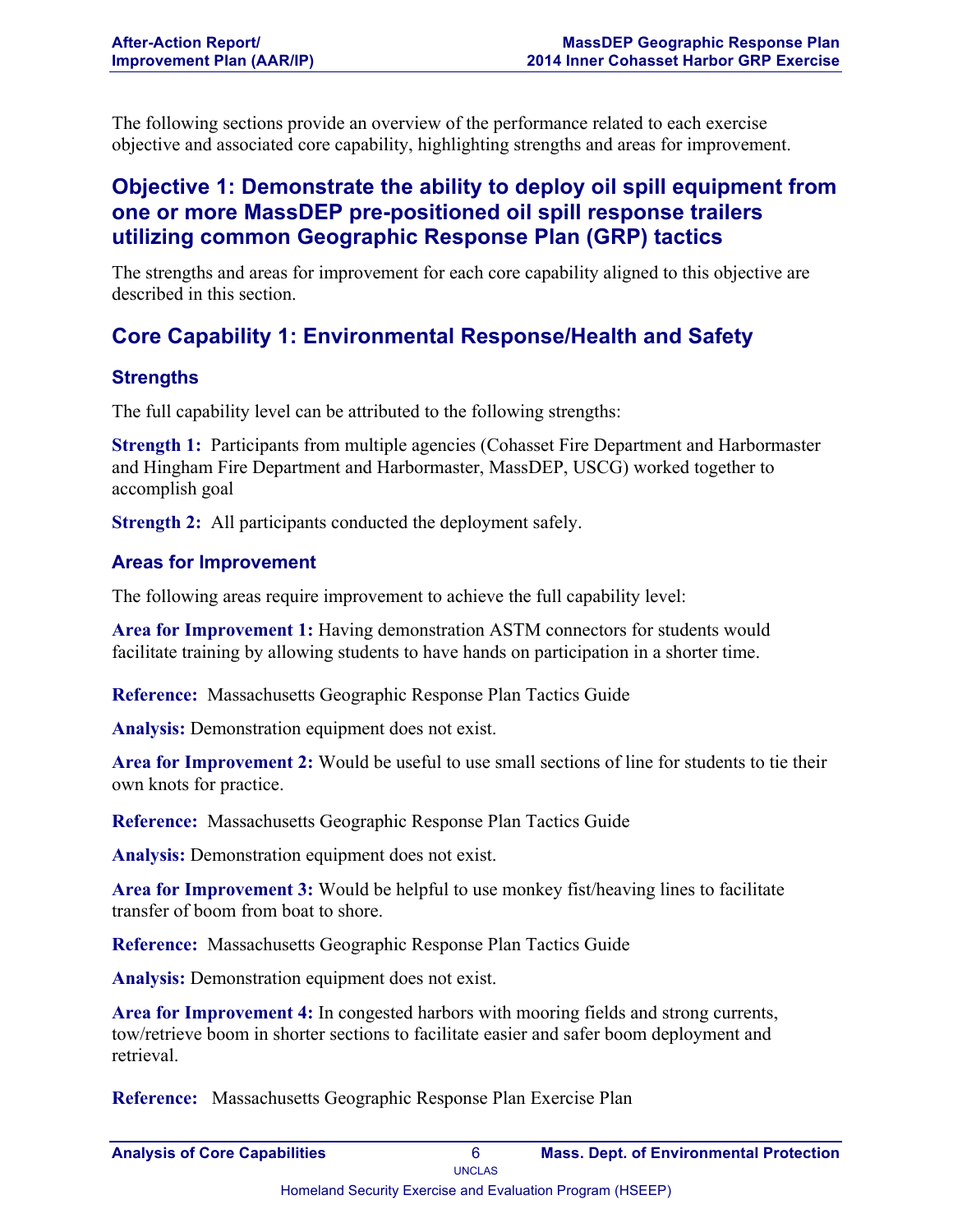**Analysis:** Deploying boom in congested harbors with numerous mooring buoys and when contending with tidal flow and wind can be challenging. Regardless of the size of the towing vessel, wind and current can cause towed boom to become entangled in mooring buoys and around anchored and moored vessels. To reduce the likelihood of this occurring, every effort should be made to reduce the amount of boom being towed through congested harbors and mooring fields. This will require personnel to connect boom sections from a vessel and may require adjustments in deployment strategies and lengthen the time it takes to deploy boom. This method however will reduce the risk of injury to response personnel and potential damage to anchored/moored vessels.

## **Objective 2: Demonstrate the ability to effectively communicate between multiple local, state, and federal agencies including fire departments, police departments, harbormasters, and other state and federal first responders using both UHF and VHF communications**

The strengths and areas for improvement for each core capability aligned to this objective are described in this section.

## **Core Capability 2: Operational Coordination**

## **Strengths**

The full capability level can be attributed to the following strengths:

**Strength 1:** All personnel were clear on assignments during the exercise.

### **Areas for Improvement**

The following areas require improvement to achieve the full capability level:

**Area for Improvement 1:** None

**Analysis:** N/A

## **Core Capability 3: Operational Communications**

#### **Strengths**

The full capability level can be attributed to the following strengths:

**Strength 1:** Communications interoperability between departments was seamless. VHF channel 17 was used effectively with all equipment working properly.

**Strength 2:** Strong communication between shore and water crews.

### **Areas for Improvement**

The following areas require improvement to achieve the full capability level: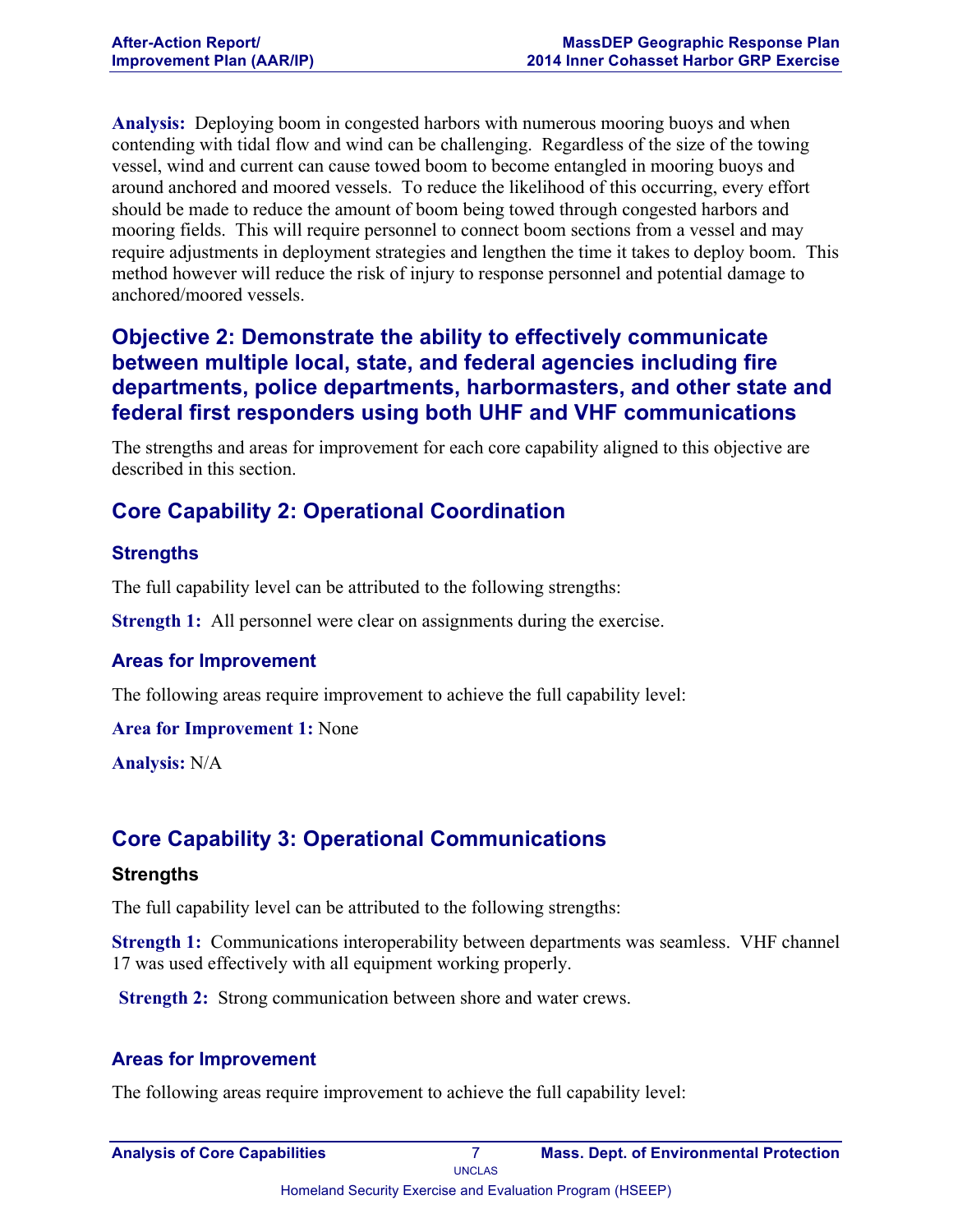**Area for Improvement 1:** Establish and clarify call signs for Cohasset and Hingham floating resources/units.

**Analysis:** While call signs/communications were effective during exercise, need to establish/clarify inter-town call signs for floating assets to avoid confusion during future incidents and exercises.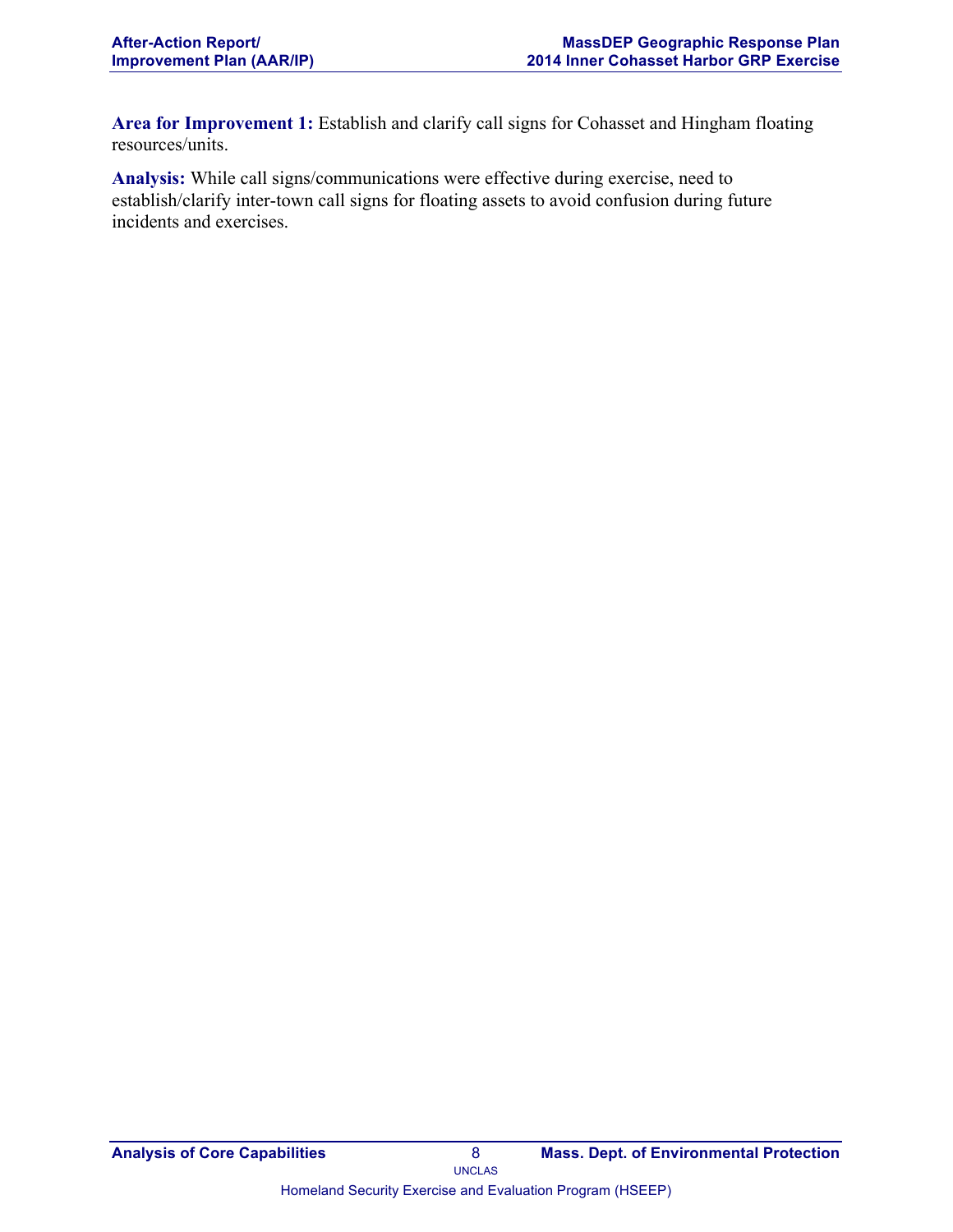| <b>After-Action Report/</b>      |  |
|----------------------------------|--|
| <b>Improvement Plan (AAR/IP)</b> |  |

**After-Action Report/ MassDEP Geographic Response Plan 2014 Inner Cohasset Harbor GRP Exercise** 

## **APPENDIX A: IMPROVEMENT PLAN**

This IP has been developed specifically for MassDEP and the Towns of Cohasset and Hingham following the MassDEP Inner Cohasset Harbor (SS-02) GRP Exercise conducted on September 8, 2014.

| <b>Core Capability</b>                                               | <b>Issue/Area for</b><br><b>Improvement</b>                                                                                                                             | <b>Corrective Action</b>                                                                                                                              | <b>Capability</b><br>Element <sup>2</sup> | <b>Primary</b><br><b>Responsible</b><br><b>Organization</b> | <b>Organization POC Start Date</b> | Completion<br><b>Date</b> |
|----------------------------------------------------------------------|-------------------------------------------------------------------------------------------------------------------------------------------------------------------------|-------------------------------------------------------------------------------------------------------------------------------------------------------|-------------------------------------------|-------------------------------------------------------------|------------------------------------|---------------------------|
| Core Capability 1:<br>Environmental<br>Response/Health<br>and Safety | 1. Having demonstration<br>ASTM connectors for<br>students would facilitate<br>training by allowing<br>students to have hands on<br>participation in a shorter<br>time. | Either purchase<br>connectors from<br>manufacturer. if<br>possible, or harvest<br>connectors from<br>decommissioned<br>boom for training<br>purposes. | Equipment                                 | MassDEP                                                     | Steve Mahoney                      |                           |
| Core Capability 1:<br>Environmental<br>Response/Health<br>and Safety | 2. Would be useful to use<br>small sections of line for<br>students to practice tying<br>knots.                                                                         | Provide small<br>sections of line for<br>students to use for<br>knot tying practice.                                                                  | Equipment                                 | MassDEP                                                     | Steve Mahoney                      |                           |
| Core Capability 1:<br>Environmental<br>Response/Health<br>and Safety | 3. Would be useful to<br>include heaving lines in the<br>trailer inventory to facilitate<br>passing of boom from the<br>shore to boats.                                 | Include heaving<br>lines as standard<br>equipment for all<br>trailers in MassDEP<br>inventory.                                                        | Equipment                                 | MassDEP                                                     | Steve Mahoney                      |                           |
| Core Capability 1:<br>Environmental<br>Response/Health<br>and Safety | 4. Would be helpful to<br>have serrated knives as<br>standard equipment in<br>each trailer to facilitate line<br>cutting.                                               | Include serrated<br>knives as standard<br>equipment for all<br>trailers in MassDEP<br>inventory.                                                      | Equipment                                 | MassDEP                                                     | Steve Mahoney                      |                           |
| Core Capability 3:<br>Operational<br>Communications                  | Establish and clarify<br>call signs for Cohasset and<br>Hingham floating<br>resources/units.                                                                            | Establish unique call<br>signs for Cohasset<br>and Hingham FD<br>and PD resources                                                                     | Planning                                  | Hingham<br>Harbormaster                                     | Ken Corson                         |                           |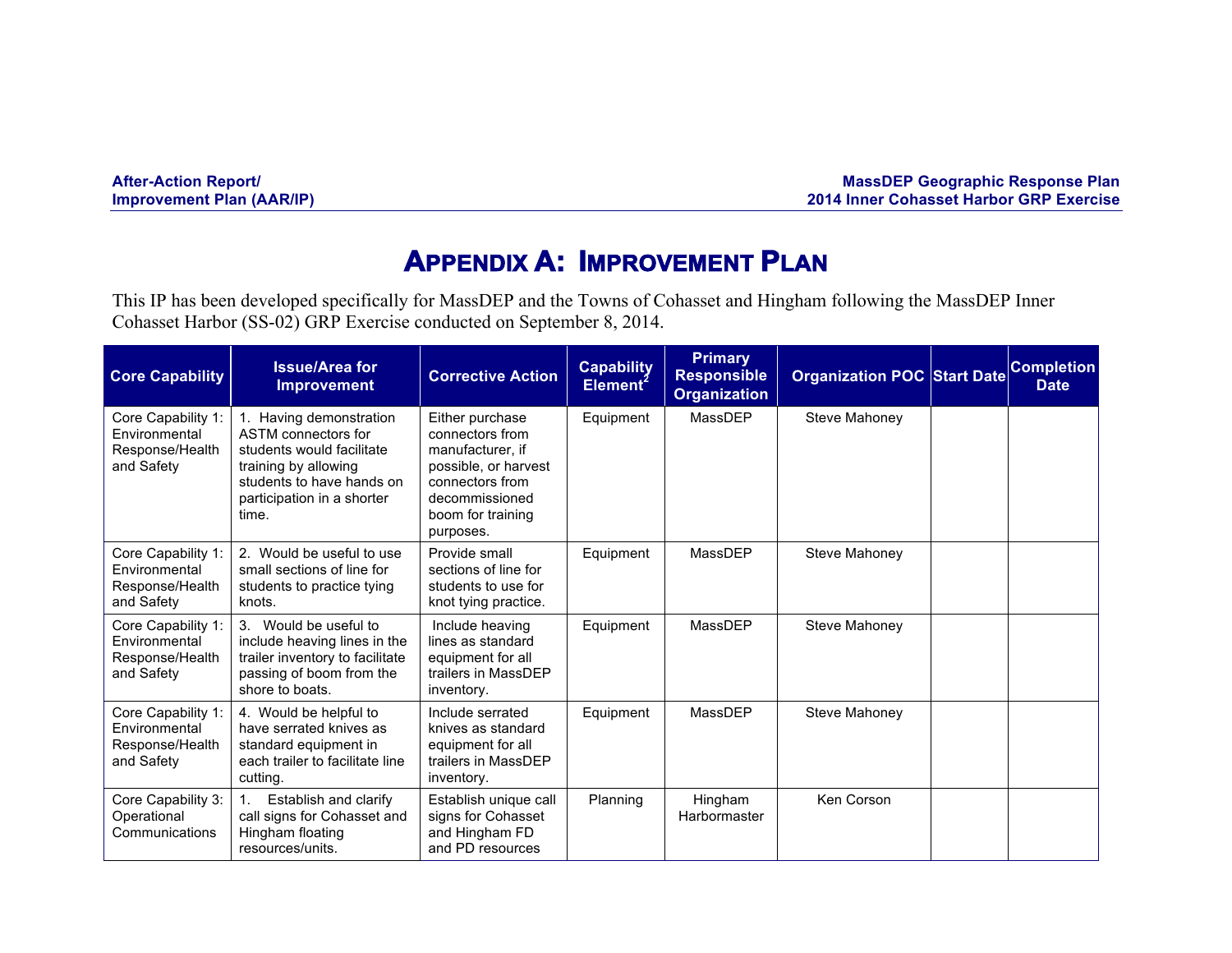# **APPENDIX B: EXERCISE PARTICIPANTS**

| <b>Participating Organizations</b>                             |                          |  |  |
|----------------------------------------------------------------|--------------------------|--|--|
| Federal                                                        | <b>Participant Count</b> |  |  |
| United States Coast Guard Sector Boston (USCG)                 | 2                        |  |  |
| <b>State</b>                                                   |                          |  |  |
| Massachusetts Department of Environmental Protection (MassDEP) | 2                        |  |  |
| Nuka Research and Planning Group, LLC (contractor for MassDEP) | 2                        |  |  |
| Moran Environmental Recovery (contractor for MassDEP)          | 2                        |  |  |
| <b>Town of Cohasset, MA</b>                                    |                          |  |  |
| <b>Cohasset Fire Department</b>                                | 7                        |  |  |
| <b>Cohasset Harbormaster</b>                                   | 3                        |  |  |
| Town of Hingham, MA                                            |                          |  |  |
| Hingham Fire Department                                        | 5                        |  |  |
| Hingham Police Department - Harbormaster                       | 2                        |  |  |
| <b>TOTAL</b>                                                   | 25                       |  |  |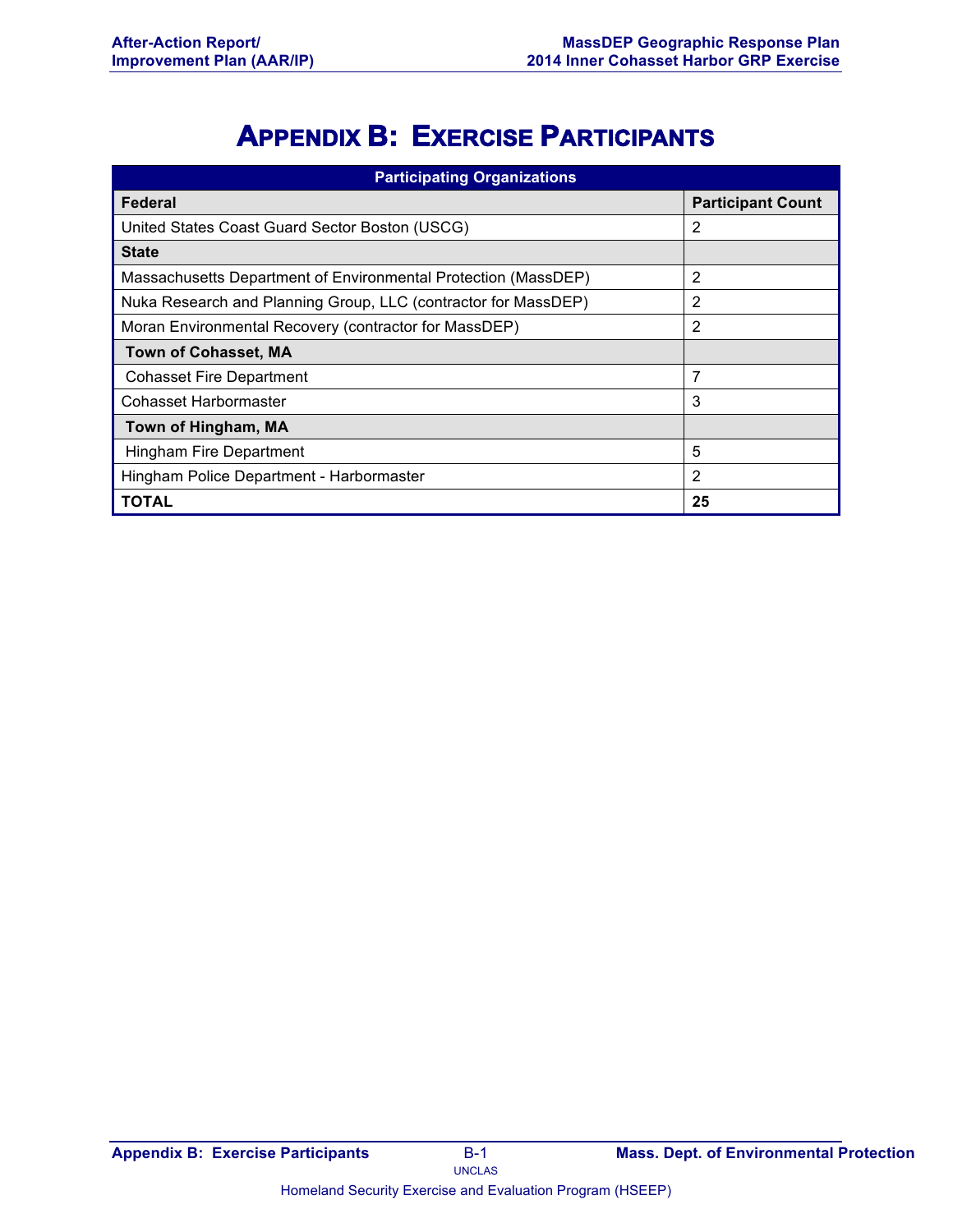## **APPENDIX C: EXERCISE EVALUATION FORM**

**Massachusetts DEP 2014 South Shore GRP Exercise – PARTICIPANT EVALUATION**

| Cohasset/Hingham - Inner Cohasset Harbor GRP Exercise                                                                                                                                                                                                                                                                    |                         | <b>Exercise date: 08SEP14</b> |            |             |
|--------------------------------------------------------------------------------------------------------------------------------------------------------------------------------------------------------------------------------------------------------------------------------------------------------------------------|-------------------------|-------------------------------|------------|-------------|
| Instructions to Participants: Complete this form based on your observations of the<br>GRP exercise.                                                                                                                                                                                                                      |                         |                               |            |             |
| <b>Evaluator Name:</b>                                                                                                                                                                                                                                                                                                   | Evaluator Organization: |                               |            |             |
| What was your role in exercise? (responder, observer, facilitator, etc.)                                                                                                                                                                                                                                                 |                         |                               |            |             |
| What was your level of spill response experience prior to this exercise?                                                                                                                                                                                                                                                 |                         |                               |            |             |
| <b>NONE</b><br>TRAINING ONLY                                                                                                                                                                                                                                                                                             |                         | SOME SPILL RESPONSE           | A LOT      |             |
| Please check a box to respond to the following.                                                                                                                                                                                                                                                                          |                         |                               | <b>YES</b> | <b>NO</b>   |
| 1. I feel more prepared to deploy oil spill<br>response equipment now than I did prior to this<br>exercise.                                                                                                                                                                                                              |                         |                               |            |             |
| 2. I have a better understanding of spill<br>response tactics than I did prior to this exercise.                                                                                                                                                                                                                         |                         |                               |            |             |
| 3. I would participate in future oil spill response<br>equipment or Geographic Response Plan<br>deployments at other sites.                                                                                                                                                                                              |                         |                               |            |             |
| 4. The objectives were clearly explained and the<br>deployment exercise met the objectives.                                                                                                                                                                                                                              |                         |                               |            |             |
| 5. The exercise was conducted safely.                                                                                                                                                                                                                                                                                    |                         |                               |            |             |
| Based on your experience today, would you feel comfortable setting a similar<br>boom array during an actual incident?                                                                                                                                                                                                    |                         |                               |            |             |
| <b>NOT AT ALL</b>                                                                                                                                                                                                                                                                                                        | A LITTLE                | MODERATELY                    |            | <b>VERY</b> |
| Please evaluate how well the Cohasset Town Dock Staging Area worked<br>for deploying and demobilizing boom from the trailer for this deployment:<br>Ideal staging area for boom for this tactic.<br>Sufficient as a staging area for boom for this tactic.<br>Not sufficient as a staging area for boom for this tactic. |                         |                               |            |             |
| Did the Exercise Plan (map diagram) provide clear direction as to how and<br>where to deploy the boom? If not, please identify problems & suggest<br>improvements.                                                                                                                                                       |                         |                               |            |             |
|                                                                                                                                                                                                                                                                                                                          |                         |                               |            |             |

#### *PLEASE USE THE BACK OF THIS PAGE FOR ANY ADDITIONAL COMMENTS*